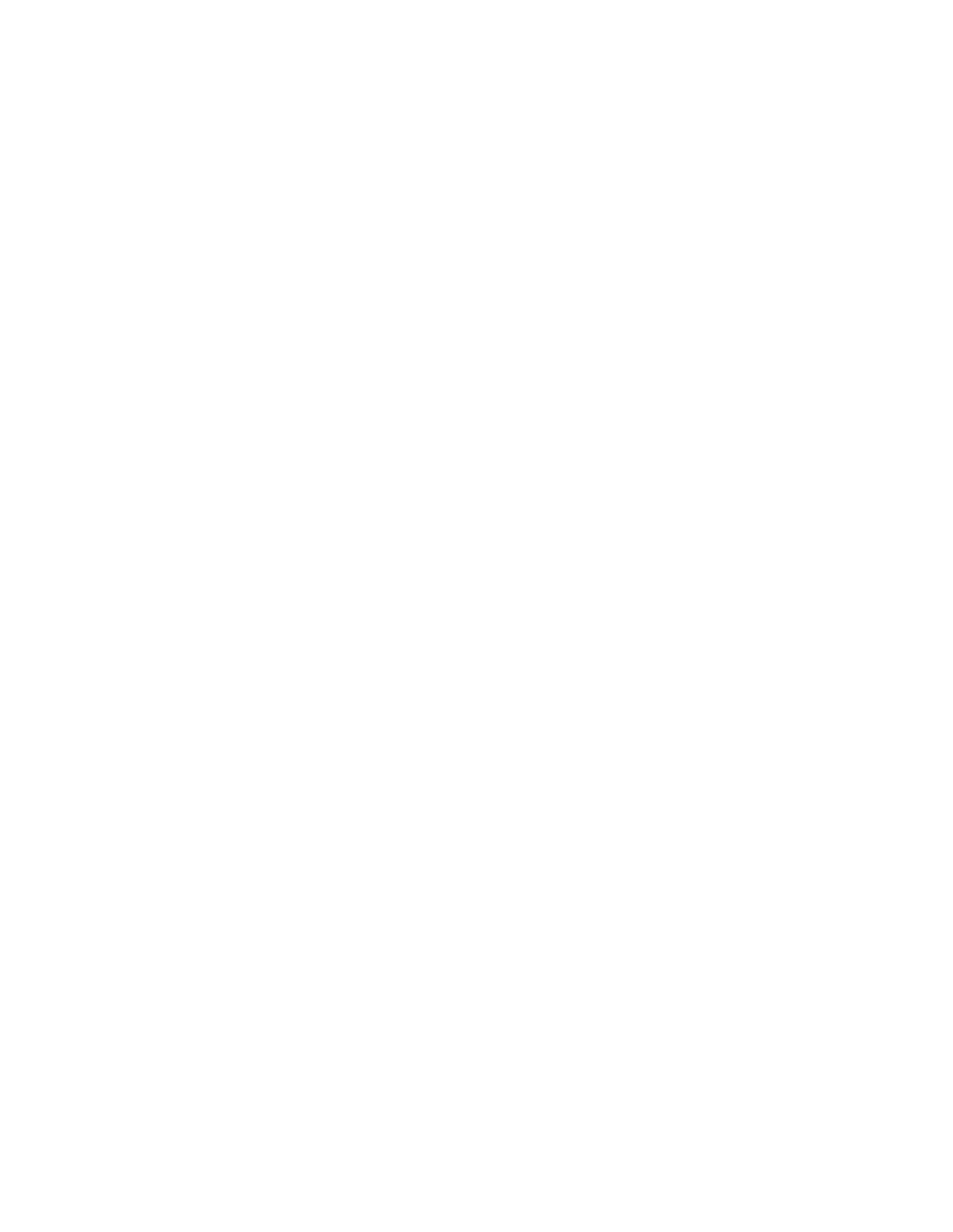Andrew Jackson Council, BSA

|  |  | <b>Youth Scholarship Appilcation</b> |  |  |
|--|--|--------------------------------------|--|--|
|--|--|--------------------------------------|--|--|

|                                                                                        |                            | <b>Unit Information</b>      |                                         |                       |                                 |                          |
|----------------------------------------------------------------------------------------|----------------------------|------------------------------|-----------------------------------------|-----------------------|---------------------------------|--------------------------|
| <b>Please select your District</b>                                                     | <b>Big</b><br><b>Creek</b> |                              | <b>Strong</b><br><b>River</b>           | Four<br><b>Rivers</b> | <b>North</b><br><b>Trace</b>    | Out of<br><b>Council</b> |
| <b>Select your Unit Type</b>                                                           | <b>Pack</b>                | <b>Troop</b>                 |                                         |                       | Crew Unit Number ______________ |                          |
|                                                                                        |                            | <b>Scout's Information</b>   |                                         |                       |                                 |                          |
| <b>Scout's Name</b>                                                                    |                            |                              |                                         |                       |                                 |                          |
| Age<br><u>and the contract of the contract of</u>                                      | Grade                      |                              | <u> 1990 - Johann Barbara, martin a</u> | <b>Scout Rank</b>     |                                 |                          |
| <b>Parent/ Guardians Name</b>                                                          |                            |                              |                                         |                       |                                 |                          |
| <b>Address</b>                                                                         |                            |                              |                                         |                       |                                 |                          |
|                                                                                        |                            |                              |                                         | <b>City</b>           | <b>State</b>                    | <b>Zip</b>               |
| <b>Email</b>                                                                           |                            |                              | <b>Phone</b>                            |                       |                                 |                          |
| <b>Number of Family</b><br><b>Family Combine Gross Annual Income</b><br><b>Members</b> |                            |                              |                                         |                       |                                 |                          |
| Please describe in detail the reason for needing the scholarship                       |                            |                              |                                         |                       |                                 |                          |
|                                                                                        |                            |                              |                                         |                       |                                 |                          |
|                                                                                        |                            |                              |                                         |                       |                                 |                          |
|                                                                                        |                            |                              |                                         |                       |                                 |                          |
|                                                                                        |                            | <b>Financial Information</b> |                                         |                       |                                 |                          |
| Amount Unit/ Charter Organization can pay                                              |                            |                              |                                         |                       |                                 |                          |
| Amount provided by Popcorn & Camp Card Sales                                           |                            |                              |                                         |                       |                                 |                          |
|                                                                                        |                            | <b>Total</b>                 |                                         |                       |                                 |                          |